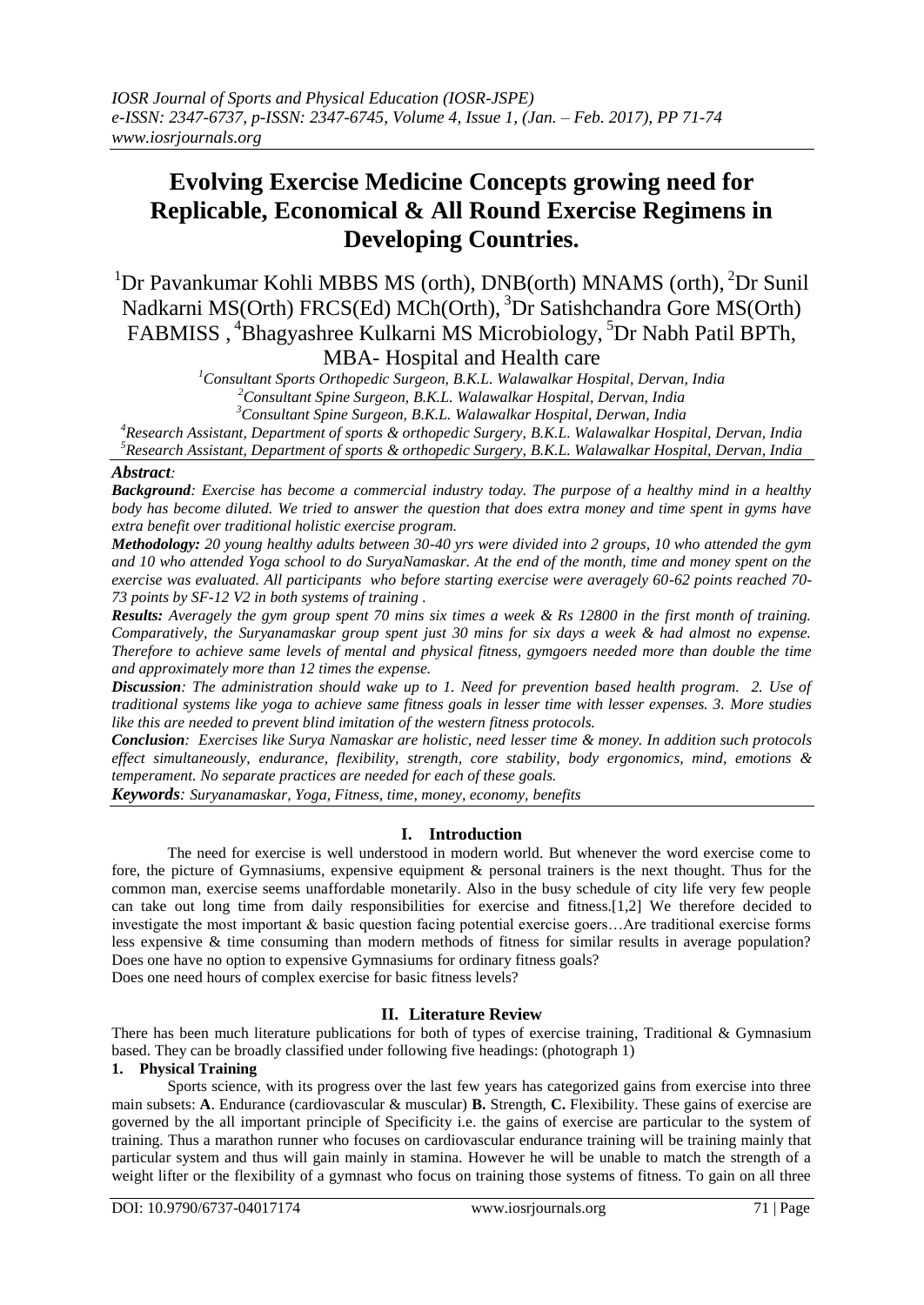fronts the athlete must train all the above three modes of physical performance separately and adequately. Although a particular system may be more important for a competitive athlete, none can afford to completely ignore the other faculties of development. Thus a normal adult in the west who is interested in all round physical development , is advised to run for at least 20 – 30 mines every day ,do weight training at least three times a week and flexibility exercises for  $15 - 20$  minutes every day. Not only does this involve great amounts of time, effort, equipment and expense, the athlete often lags behind in one of the faculties. Sports injuries are the inevitable result. Suryanamaskar is probably the only known mode of exercise that trains all the three faculties of exercise at the same time. Thus  $2/3^{rd}$  time is saved to develop the same level of fitness in all three systems and in today's hectic lifestyle that is certainly a huge saving! Also this type of training is a better replication of real life where all faculties are used together rather than individually. In fact the main advantage of Suryanamaskar is that it can be used for any phase of exercise e.g. warm up, main exercise and cool down too.[3-12],

## **2. Core Stability**

One of the most important recent principles of sports biomechanics and injury prevention is the concept of Core stability. Specific exercises are required by the sports man for proper core stability. On a biomechanical analysis of Suryanamaskar, it seems that yogis had realized this concept long ago. Proper core stability also helps maintain normal posture and resolve the commonest complaints faced in routine orthopedic practice. [5,6,13,14]

## **3. Kinetic Chain**

The entire body is kinetic chain .A stiffness or weakness in one area is bound to affect some other part of the body also for example, weak abdominal muscles will often cause an exaggerated curve in the lower spine which often results in backache. Sportsmen who use one side of the body via racquet sports etc often face over development of the dominant side. It simultaneously develops both sides of the body .It is unique in the way that it takes care of the whole kinetic chain from head to toe. [2,3,5,6,15]

## **4. The Mind**

The greatest value of traditional exercise lies in it not being restricted to the body. It aims to develop Body, mind, emotions and consciousness together. [5,6,16,17,18,19,20,21]

#### **5. Economics**

The LOGIC in favors of Suryanamaskar can be summed up as below:

All the benefits of gaining in all the three modes of regular exercise i.e. endurance building, strength building and Flexibility can be had by doing only one exercise i.e. Suryanamaskar. There is no need for any expensive equipment. Time saving for the same exercise gains and thereafter by stopping energy leakages on negative thoughts and emotions. Suryanamaskar is both diseases preventive and curative. The benefits of mantras, Pranayama and imagery on the Sun are incomparable on the mind, emotions and level of consciousness. No other exercise can give the above mentioned benefits at one go. [5,6,22]

### **6. Time**

In todays busy lifestyle time is also a currency. Numerous studies have shown that todays gymgoers waste 30 % of time in non gym activities & about 50 % dropout within first 3 months. Also time is spent in shopping for sportsgear is much  $\&$  gear envy is a known phenomenon.[5,6]

#### **III. Methods**

A group of 20 young healthy non exercising adults was chosen aged between 30-40 yrs. Their pre exercise SF 12 V2 scores were taken. They were between 60-62 points. This group was further divided into 2 groups, 10 were sent to the Gym & 10 to Yoga school to do the Yogic circuit exercise Suryanamaskar. At the end of a month , both groups were evaluated on [24,23]

1. SF 12 v 2

2. Time spend for the exercise

3. Money spent on training, gear, memberships etc.

## **IV. Result**

After one month of exercise, both groups reported SF 12 v2 values between 70 -73 points. There was no major difference between gain in both groups on the short form questionnaire for mental & physical health.( SF -12 v2 )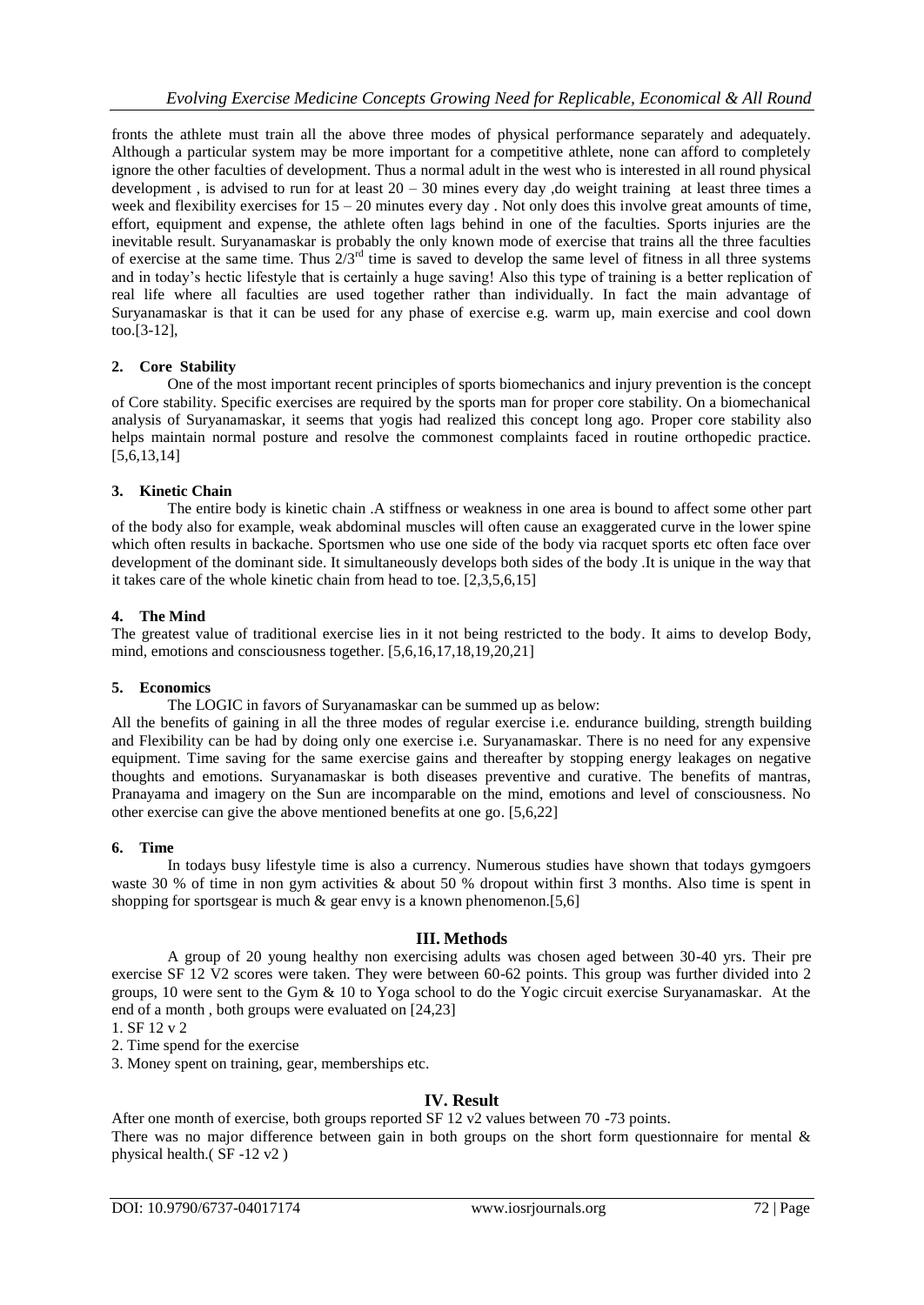However ,On an average, the Gymnasium group group spent Rs 5000 per month on membership &  $\&$ Rs 7800 on gymwear & kits including shoes. Costs of travel to & fro to Gyms were not calculated. Average time spent to train all the systems i.e endurance, strength, and flexibility was 60 to 85 mins per day. This included aerobic training for 30 mins thrice a week proceeded  $&$  followed by warm up  $&$  cool down. Strength training was done for large muscle groups & core was trained thrice a week for 30 mins. Flexibility exercises were done every day for 15 – 20 mins in warm up & cool down. No injuries were reported in either group. Endurance, Strength & Flexibility were all given attention as a beginner. Thus averagely a gym goer spent 70 mins six times a week & Rs 12800 in the first month of training. Comparatively, the Suryanamaskar group spent just 30 mins for six days a week & had almost no expense. Suryanamaskar served as endurance, strength, flexibility exercise all in one. For gym goers meditative or prayerful state of mind was not trained whereas in Suryanamaskar, it happened automatically with mantras & prayerful attitude to Sun.

#### **V. Discussion**

Need for exercise & its tremendous benefits have been well accepted throughout the scholarly world. The next step is of implementation of exercise i.e which exercise to do & where. In large populous nations, the issues of money & time are both important criteria to decide optimum utilization of funds. In a world flooded with information where people do not have the knowledge to take the right decisions, advertisement controls decision. This leads to lots of unnecessary time & money being spent on superficial gains. The above study has proven that traditional forms of exercise like Yoga can give similar fitness results in half the time & very little expense. Of course they may not seen as glamorous as well lit & mirrored gymnasiums but they are more effective. Also the aim of Yoga or traditional exercise is much higher than just pumping iron. It is balanced body,mind & composed living. Of course for sportspeople with more specific goals, specific programs with weights in gyms etc can be helpful. But one must accept that a summarily useful exercise which can be used as warm up, cool down, main exercise, for gains in strength, flexibility & endurance at one go viz Suryanamaskar is irreplaceable. And moreover when we add the element of benefits of prayer  $\&$  a meditative temperament. [1,2,3,4,5,19,21]

### **IV. Conclusion**

The administration should therefore wake up to

1. Need for prevention based health programs. 2. Use of traditional systems like yoga to achieve same fitness goals in lesser time with lesser expenses. 3. Need for more studies like this to prevent blind imitation of the western fitness protocols.

#### **References**

- [1]. Blumenstein, B, Orbach, I, Psychological Skills in Sport : Training and Application. Happauge, NY: Nova Science. Cox, R.H. (1998). Sport Psychology: Concepts and Applications. Boston: McGraw-Hill. 2010
- [2]. Warburton DER, Nicol CW, Bredin SSD., Health benefits of physical activity: the evidence. CMAJ., 2006;174:801-9.<br>[3]. Physical activity and health in Europe: evidence for action edited by Cavill N, Kahlmeier S, Raciop
- [3]. Physical activity and health in Europe: evidence for action edited by Cavill N, Kahlmeier S, Racioppi F, 2006.
- [4]. Ross A, Thomas S. The health benefits of yoga and exercise: A review of comparison studies. J Altern Complement Med. 2010;16:3–12.
- [5]. [Sinha B,](https://www.ncbi.nlm.nih.gov/pubmed/?term=Sinha%20B%5BAuthor%5D&cauthor=true&cauthor_uid=22164814) [Ray US,](https://www.ncbi.nlm.nih.gov/pubmed/?term=Ray%20US%5BAuthor%5D&cauthor=true&cauthor_uid=22164814) [Sinha TD,](https://www.ncbi.nlm.nih.gov/pubmed/?term=Sinha%20TD%5BAuthor%5D&cauthor=true&cauthor_uid=22164814) Physiological study of Surya Namaskar, a yogic practice, [Altern Ther Health Med.](https://www.ncbi.nlm.nih.gov/pubmed/22164814) 2011;17(3):62-3.
- [6]. Omkar SN, Surya Namaskaar for Holistic Well Being: A Comprehensive Review of Surya Namaskaar, Groessl, J Yoga Phys Ther 2012, 2:2
- [7]. Physical Activity and Cardiovascular Disease Prevention in the European Union 1999. [http://www.ehnheart.org/about](http://www.ehnheart.org/about-us/overview.html)[us/overview.html](http://www.ehnheart.org/about-us/overview.html)
- [8]. [Sinha B,](https://www.ncbi.nlm.nih.gov/pubmed/?term=Sinha%20B%5BAuthor%5D&cauthor=true&cauthor_uid=15521557) [Ray US,](https://www.ncbi.nlm.nih.gov/pubmed/?term=Ray%20US%5BAuthor%5D&cauthor=true&cauthor_uid=15521557) [Pathak A,](https://www.ncbi.nlm.nih.gov/pubmed/?term=Pathak%20A%5BAuthor%5D&cauthor=true&cauthor_uid=15521557) [Selvamurthy W,](https://www.ncbi.nlm.nih.gov/pubmed/?term=Selvamurthy%20W%5BAuthor%5D&cauthor=true&cauthor_uid=15521557) Energy cost and cardiorespiratory changes during the practice of Surya Namaskar, [Indian J Physiol Pharmacol.](https://www.ncbi.nlm.nih.gov/pubmed/15521557) 2004; 48(2):184-90.
- [9]. Bhutkar PM, Bhutkar MV, Taware GB, Doijad V, Doddamani BR, Effect of Suryanamaskar Practice on Cardio-respiratory Fitness Parameters: A Pilot Study. Al Ame en J Med Sci. 2008; 1(2): 126-129.
- [10]. [Mody BS,](https://www.ncbi.nlm.nih.gov/pubmed/?term=Mody%20BS%5BAuthor%5D&cauthor=true&cauthor_uid=21665111) Acute effects of Surya Namaskar on the cardiovascular & metabolic system[, J Bodyw Mov Ther.](https://www.ncbi.nlm.nih.gov/pubmed/21665111) 2011;15(3):343-7.
- [Karthik PS,](https://www.ncbi.nlm.nih.gov/pubmed/?term=Karthik%20PS%5BAuthor%5D&cauthor=true&cauthor_uid=25653936) [Chandrasekhar M,](https://www.ncbi.nlm.nih.gov/pubmed/?term=Chandrasekhar%20M%5BAuthor%5D&cauthor=true&cauthor_uid=25653936) [Ambareesha K,](https://www.ncbi.nlm.nih.gov/pubmed/?term=Ambareesha%20K%5BAuthor%5D&cauthor=true&cauthor_uid=25653936) [Nikhil C,](https://www.ncbi.nlm.nih.gov/pubmed/?term=Nikhil%20C%5BAuthor%5D&cauthor=true&cauthor_uid=25653936) Effect of pranayama and suryanamaskar on pulmonary functions in medical students[, J Clin Diagn Res.](https://www.ncbi.nlm.nih.gov/pubmed/25653936) 2014 Dec;8(12):BC04-6.
- [12]. Sinha B, Sinha TD, Effect of 11 months of yoga training on cardiorespiratory responses during the actual practice of Surya Namaskar,Int J Yoga. 2014; 7:72-75.
- [13]. [Godse](https://www.ncbi.nlm.nih.gov/pubmed/?term=Godse%20AS%5BAuthor%5D&cauthor=true&cauthor_uid=25558129) AS, [Shejwal](https://www.ncbi.nlm.nih.gov/pubmed/?term=Shejwal%20BR%5BAuthor%5D&cauthor=true&cauthor_uid=25558129) BR, [Godse](https://www.ncbi.nlm.nih.gov/pubmed/?term=Godse%20AA%5BAuthor%5D&cauthor=true&cauthor_uid=25558129) AA, Effects of suryanamaskar on relaxation among college students with high stress in Pune, India, [Int J Yoga.](https://www.ncbi.nlm.nih.gov/pmc/articles/PMC4278130/) 2015; 8(1): 15–21
- [14]. [Coe DP,](https://www.ncbi.nlm.nih.gov/pubmed/?term=Coe%20DP%5BAuthor%5D&cauthor=true&cauthor_uid=16888468) [Pivarnik JM,](https://www.ncbi.nlm.nih.gov/pubmed/?term=Pivarnik%20JM%5BAuthor%5D&cauthor=true&cauthor_uid=16888468) [Womack CJ,](https://www.ncbi.nlm.nih.gov/pubmed/?term=Womack%20CJ%5BAuthor%5D&cauthor=true&cauthor_uid=16888468) [Reeves MJ,](https://www.ncbi.nlm.nih.gov/pubmed/?term=Reeves%20MJ%5BAuthor%5D&cauthor=true&cauthor_uid=16888468) [Malina RM.](https://www.ncbi.nlm.nih.gov/pubmed/?term=Malina%20RM%5BAuthor%5D&cauthor=true&cauthor_uid=16888468) Effect of physical education and activity levels on academic achievement in children, [Med Sci Sports Exerc.](https://www.ncbi.nlm.nih.gov/pubmed/16888468) 2006 Aug;38(8):1515-9.
- [15]. Sibley, BA, Etiner, JL, The relationship between physical actively and cognition in children: a meta-analysis. Pediatric Exercise Science, 2003;15, 243-256.
- [16]. Larun L, Nordheim LV, Ekeland E, Hagen KB, Heian F. Cochrane Database of Systematic Reviews. Cochrane AN: 2009. Exercise in prevention and treatment of anxiety and depression among children and young people; p. CD004691.
- [17]. Page RM, Hammermeister J, Scanlan A, Gilbert L. Is school sports participation a protective factor against adolescent health risk behaviors? J Health Educ 1998;29:186–192.